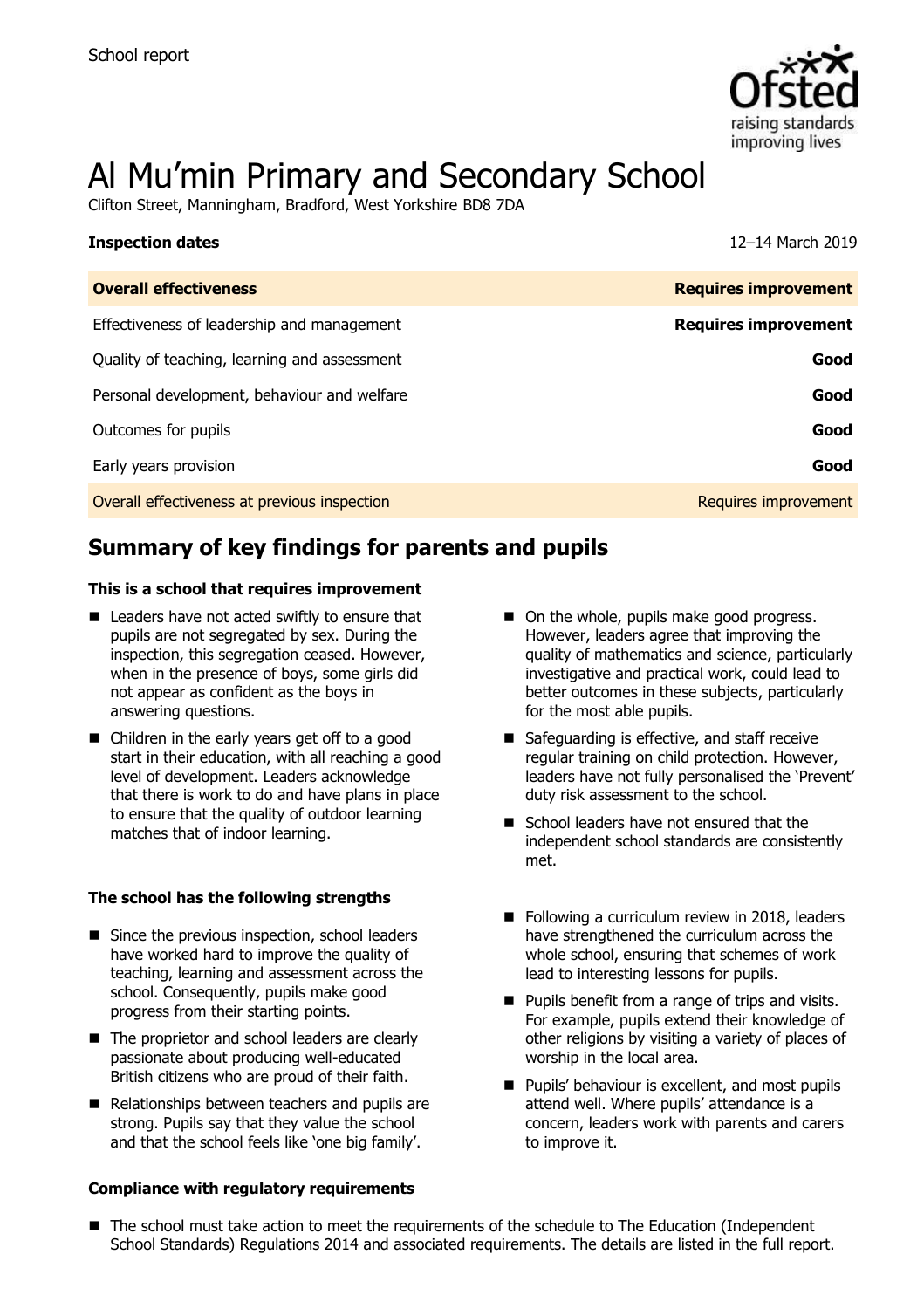

# **Full report**

### **What does the school need to do to improve further?**

- $\blacksquare$  Continue to improve the quality of teaching by:
	- ensuring that all pupils, but the particularly the most able, are challenged in their learning
	- increasing the opportunities for investigative and practical work in science.
- Improve pupils' outcomes in mathematics and science so that they at least match the higher attainment pupils make in other subjects, such as English and religious studies.
- Further develop girls' confidence when in the presence of boys, following the full integration of boys and girls during the inspection.
- Widen engagement with the local authority, particularly in the government's 'Prevent' duty, so that risk assessments are in place which are personalised to the pupils in the school.
- **Further develop the provision in the early years so that the outdoor area provides the** same opportunities for learning as the indoor area.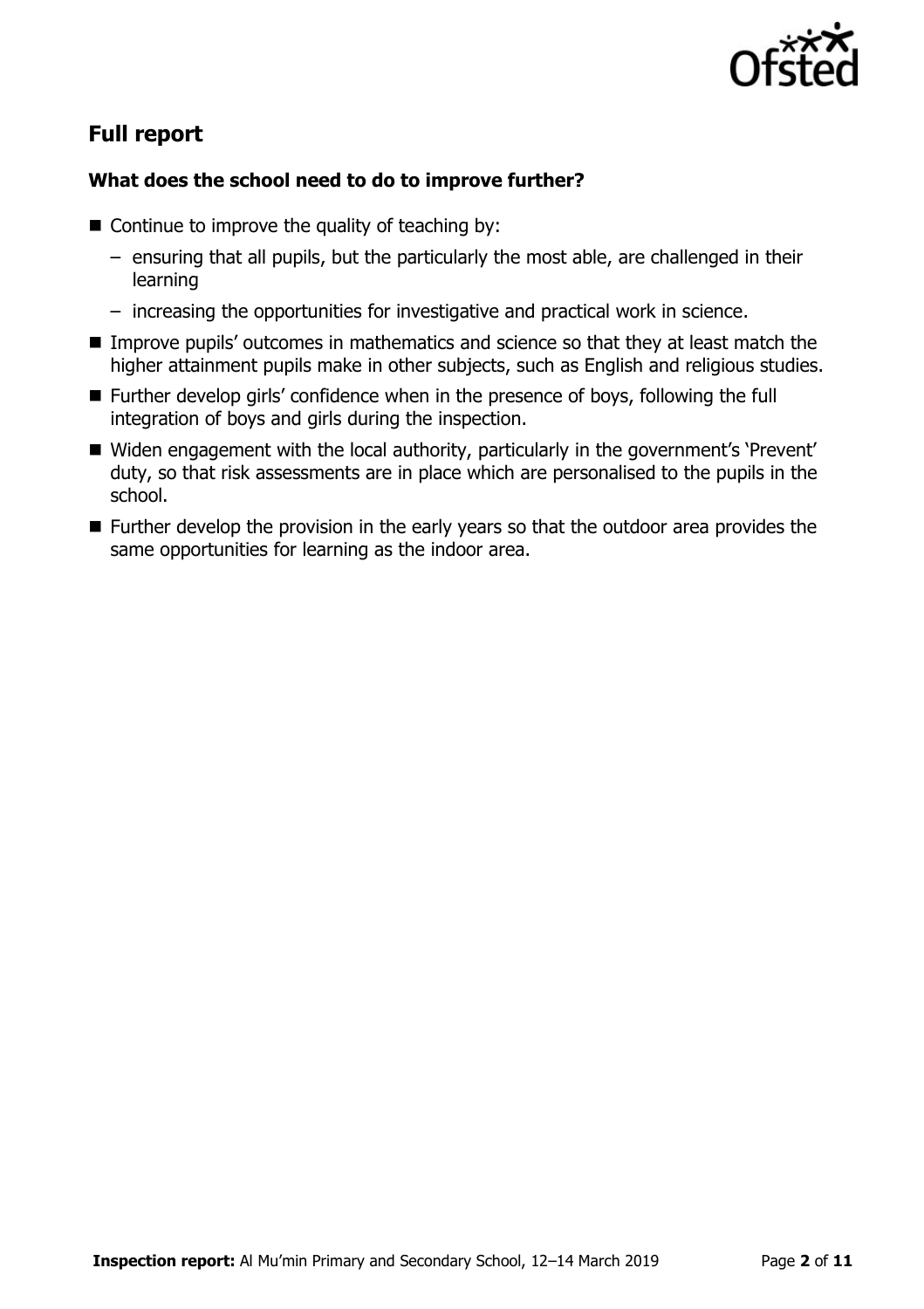

## **Inspection judgements**

#### **Effectiveness of leadership and management Requires improvement**

- The effectiveness of leadership and management requires improvement because, at the time of the inspection, the school was operating a policy of segregation by sex for pupils in the secondary phase. This was specifically for pupils in Year 8 because this is the only secondary age group with both boys and girls. Pupils were segregated for all lessons and social time. The segregation causes the following detriment to pupils. A girl in the secondary phase cannot choose to work or socialise with a boy and vice versa. The policy constitutes direct discrimination contrary to the Equality Act 2010. During the inspection, leaders took action to fully integrate pupils and to cease segregation by sex.
- Leaders have not ensured that the independent school standards are met consistently. For example, due to unlawful segregation by sex over time, standard 3(j) has not been met consistently. This was deemed to be met by the end of the inspection, following leaders' actions to cease the unlawful segregation practice. Leaders accept that this could have been met sooner but they had chosen to pursue the option of separating the school into two single sex schools and had planned to do this in readiness for September 2019, following their interpretation of guidance from the Department for Education.
- Since the previous inspection, leaders have worked hard to improve the quality of education in the school. They have improved the performance management system so that targets for staff link directly to pupils' progress, the quality of teaching and the whole-school improvement plan.
- Through appropriate professional development, teachers are improving their skills in the classroom. Teachers value the feedback from leaders about their teaching and the opportunities that leaders provide for them to improve. Teachers share information with other teachers about their learning so that all staff benefit from additional training.
- A curriculum review was carried out following the previous inspection. The curriculum has improved, and pupils have more interesting and stimulating lessons in geography and history, for example. Leaders have ensured that schemes of work are appropriate and meet the independent school standards.
- The leadership team has effectively evaluated the quality of education in the school. The school development plan identifies appropriate actions for further school improvement. Regular checks on the quality of teaching and the progress pupils make ensure that leaders are able to act quickly to provide support to pupils and staff, if needed.
- Leaders ensure that policies are in place and adhered to so that teachers effectively promote fundamental British values. Across the curriculum, and particularly in citizenship and personal, social, health and economic (PSHE) education, pupils learn about life in modern Britain.
- Parents speak very highly of the school and the leadership. One parent said: 'I would like to say that my children love this school. The headteacher, teachers and staff are fantastic role models for any children. The environment is kind, friendly and safe.'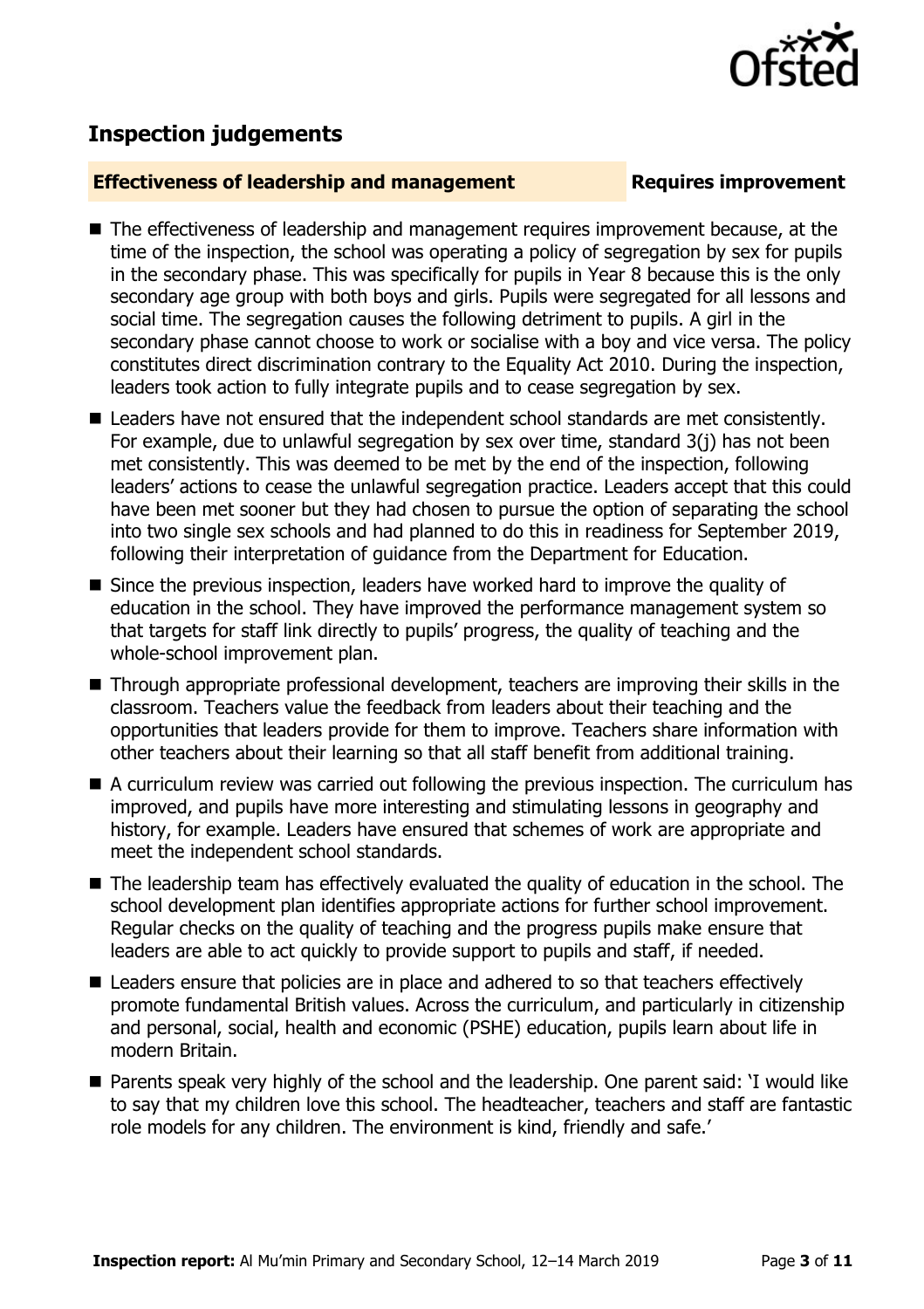

#### **Governance**

- The proprietor knows the school well. He attends the school frequently to speak with pupils and to meet with staff and school leaders.
- The proprietor has the necessary skills to hold school leaders to account for the quality of education in the school.
- The proprietor has not ensured that pupils are not segregated by sex. Consequently, the school was operating an unlawful policy of segregation by sex at the start of the inspection.

### **Safeguarding**

- The arrangements for safeguarding are effective.
- The proprietor has ensured that the safeguarding policy is up to date with the latest guidance from government. The school does not currently have an operational website and so this policy is available to parents on request from the school reception.
- The designated safeguarding lead ensures that all staff access appropriate training. Staff have completed training in child protection, female genital mutilation awareness, the 'Prevent' duty and health and safety, for example. Staff are knowledgeable about signs to look out for and are clear about how to pass on any concerns that they may have about pupils.
- **Pupils spoken with said that they feel safe and have a member of staff that they could** talk to if they had a problem. Parents who responded to Ofsted's online questionnaire, Parent View, agreed that their child felt safe.
- The school has a risk assessment in place with regards to the government's 'Prevent' duty. However, this is not personalised well enough to the pupils in the school.

### **Quality of teaching, learning and assessment Good**

- Teachers use their secure subject knowledge to plan lessons that interest pupils. Staff expect lessons to start on time and that time in lessons is used productively. Consequently, pupils are motivated to try their best.
- Teachers have consistently high expectations of what pupils can achieve in all year groups. Work in pupils' exercise books evidences this well. This is particularly the case in English and religious studies.
- On the whole, teachers use questioning well to make pupils think hard about what they are learning.
- Assessment is used well in both the primary and secondary phases. Teachers check pupils' learning before moving on. During the inspection, it was observed how, in the primary phase, teachers make careful checks on pupils' learning at the end of a lesson and use this information to plan for the pupils' future learning. In the secondary phase, teachers use strategies such as mini-whiteboards so that they can quickly check what pupils can and cannot do.
- Teachers in the school monitor pupils' progress closely and intervene quickly if pupils fall behind in their learning. The new assessment system is better enabling teachers to do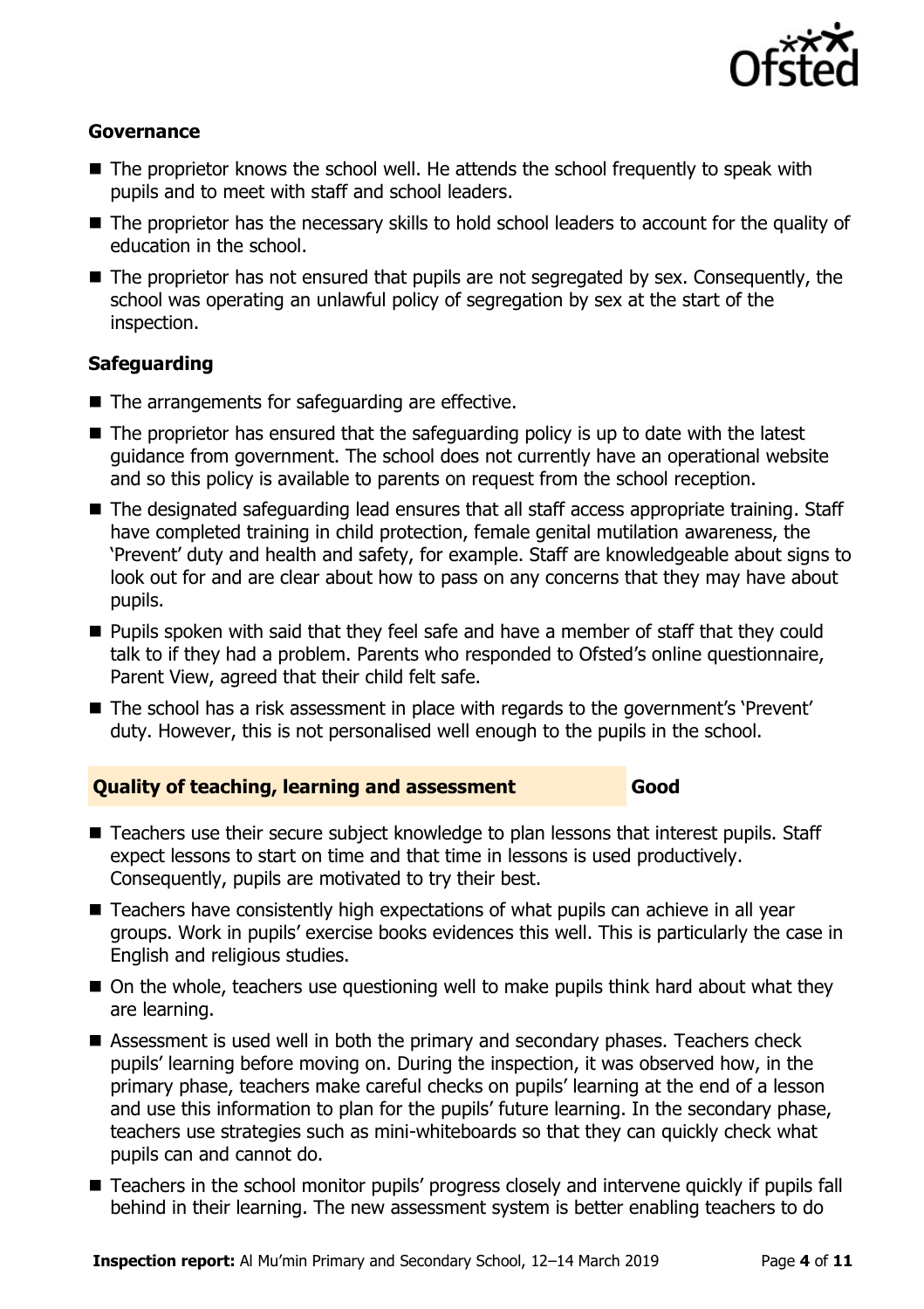

this. This ensures that pupils are quickly supported. For example, reading support is offered if pupils are struggling to make good progress.

- Teachers plan lessons to meet the needs of the pupils. Occasionally, pupils who are the most able are not always challenged well enough to make the progress of which they are capable.
- In science, across the primary and secondary phases, pupils build their understanding of science and the world around them. However, pupils' workbooks show that there are insufficient opportunities for practical and investigative work.

### **Personal development, behaviour and welfare Good**

#### **Personal development and welfare**

- The school's work to promote pupils' personal development and welfare is good.
- An effective programme of Islamic studies, combined with PSHE education, ensures that pupils have a strong understanding, at all ages, of how to keep themselves safe and of life in modern Britain.
- **Pupils in all phases of the school demonstrate respect and tolerance towards others. They** recognise that people live their lives in many different ways and are firm in their views that all people deserve to be respected.
- Leaders ensure that pupils have opportunities to extend their learning beyond the classroom. For example, in religious studies, pupils learn about different religions and then visit their places of worship. Pupils also take part in charity work and visit a local care home. Pupils have end-of-term reward trips to places such as theme parks.
- **Pupils have opportunities to learn how to be responsible. For example, through the school** council, Year 11 pupils who are representatives work with other pupils in the school to seek their views and speak to the leadership team about changes.
- **Pupils, particularly those in primary, value the rewards that are on offer, such as star of** the week and golden tickets to use in the tuck shop. All pupils value the communication between school and home, where the online system informs parents of when their child has done well.
- $\blacksquare$  Most pupils are confident in their learning. This is because there is a positive atmosphere for learning in the school and relationships between staff and pupils are strong. However, following the full re-integration of boys and girls in the secondary phase during the inspection, some girls, particularly in Year 8, were less confident about answering questions in class.

### **Behaviour**

- The behaviour of pupils is good.
- **Pupils are very polite and welcoming to visitors. They are keen to talk and express their** views of the school.
- In lessons and around school, pupils behave well. A small number of pupils in the primary school can be distracted easily, but teachers respond appropriately to bring them on-task. Most pupils behave exceptionally well, and this reflects their enjoyment of school.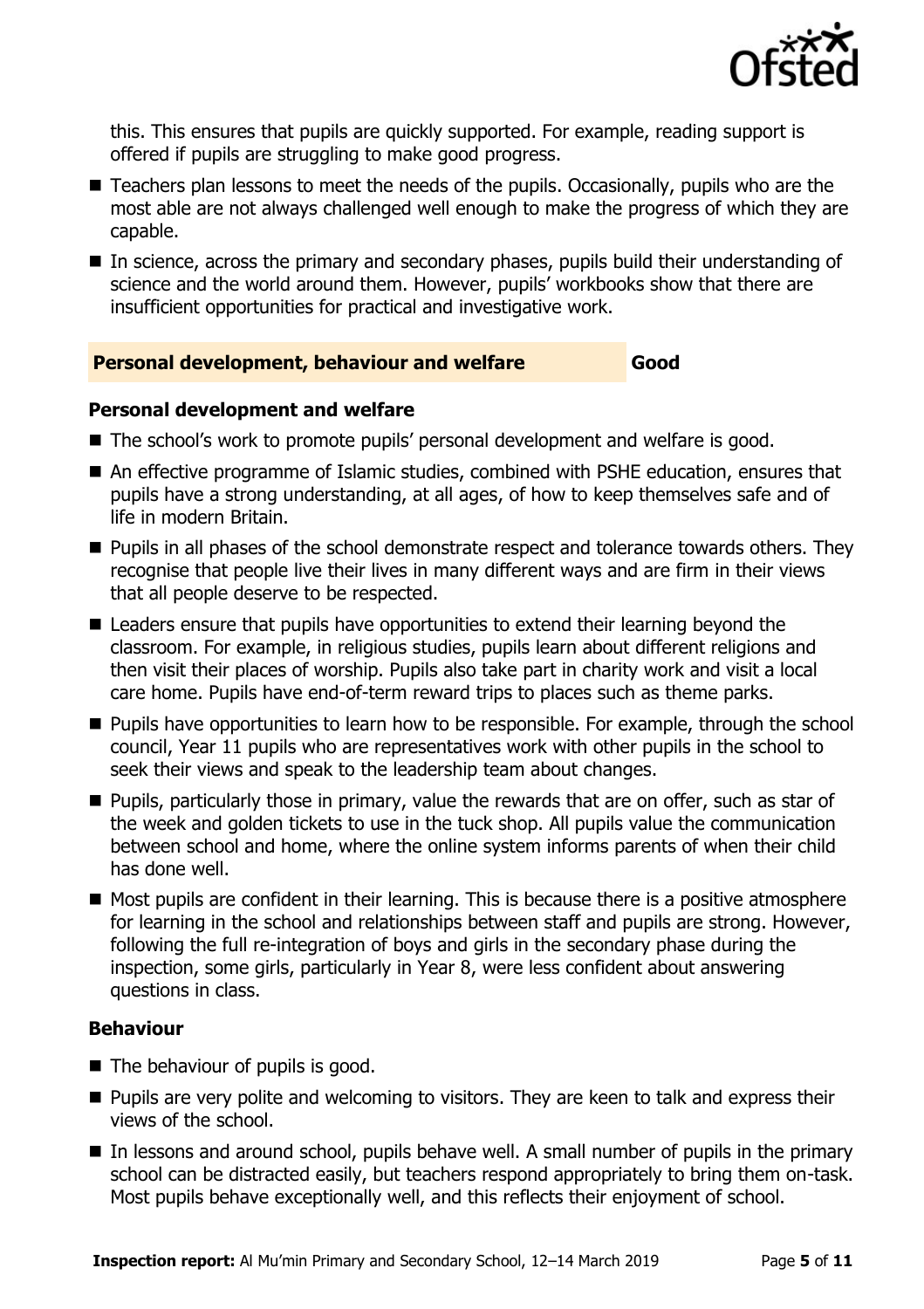

- Most pupils attend well and, consequently, their attendance is around the national average. A minority of older pupils, however, stay off school too easily. Leaders address this well with parents to ensure that their child's attendance improves.
- There is a positive atmosphere for learning in the school. Pupils' work on British values and Islamic studies is frequently on display. Pupils respect and care for their classrooms and the school environment.

#### **Outcomes for pupils Good**

- Current pupils make good progress from their starting points in subjects across the curriculum in the primary and the secondary school. The recent introduction of Arabic into the primary school is supporting pupils to develop these language skills quickly.
- **Pupils in the primary school learn to read well. The school's own assessments at the end** of Year 1 show that pupils make good progress in their reading, writing and mathematics.
- There are many opportunities for pupils to write at length across the curriculum in both the primary and secondary phases. Teachers also provide lots of opportunities for pupils to read aloud in class. This ensures that pupils develop strong literacy skills. However, there are not enough non-fiction and fiction books available for pupils to borrow to practise their reading or to read for pleasure.
- All pupils leaving the school progress to education, employment or training. Some pupils could aim higher, for example selecting A-level courses when their ability is suited to these.
- **Pupils make good progress is English, religious studies, psychology and citizenship,** resulting in their high attainment in these subjects.
- **Pupils' attainment at GCSE level historically is not strong enough in science. Actions to** address this are securing better progress for current pupils in these subjects.

### **Early years provision Good Good**

- Leadership of the early years is a strength. The early years leader clearly recognises the importance and value of ensuring that children make a strong start in their education. For example, children took part in a poetry competition and their work is to be published.
- Teachers ensure that they take every opportunity for children to learn. Learning is well planned and matches the interests of the children. During the inspection, children in the Nursery were using their imagination to be a doctor. They measured the heart rate of a member of staff and gave her a large make-believe injection to make her well.
- Children in Reception make good progress in their early writing skills. For example, they were observed working hard to produce their own version of the gingerbread man story and practised their fine motor skills by icing buttons on gingerbread people.
- During snack time, staff talk to children about their choices, asking them which fruit they prefer and why, and relating this to making healthy choices.
- Children in the early years make good progress from their starting points and all reach at least a good level of development. Outcomes are moderated with the local authority and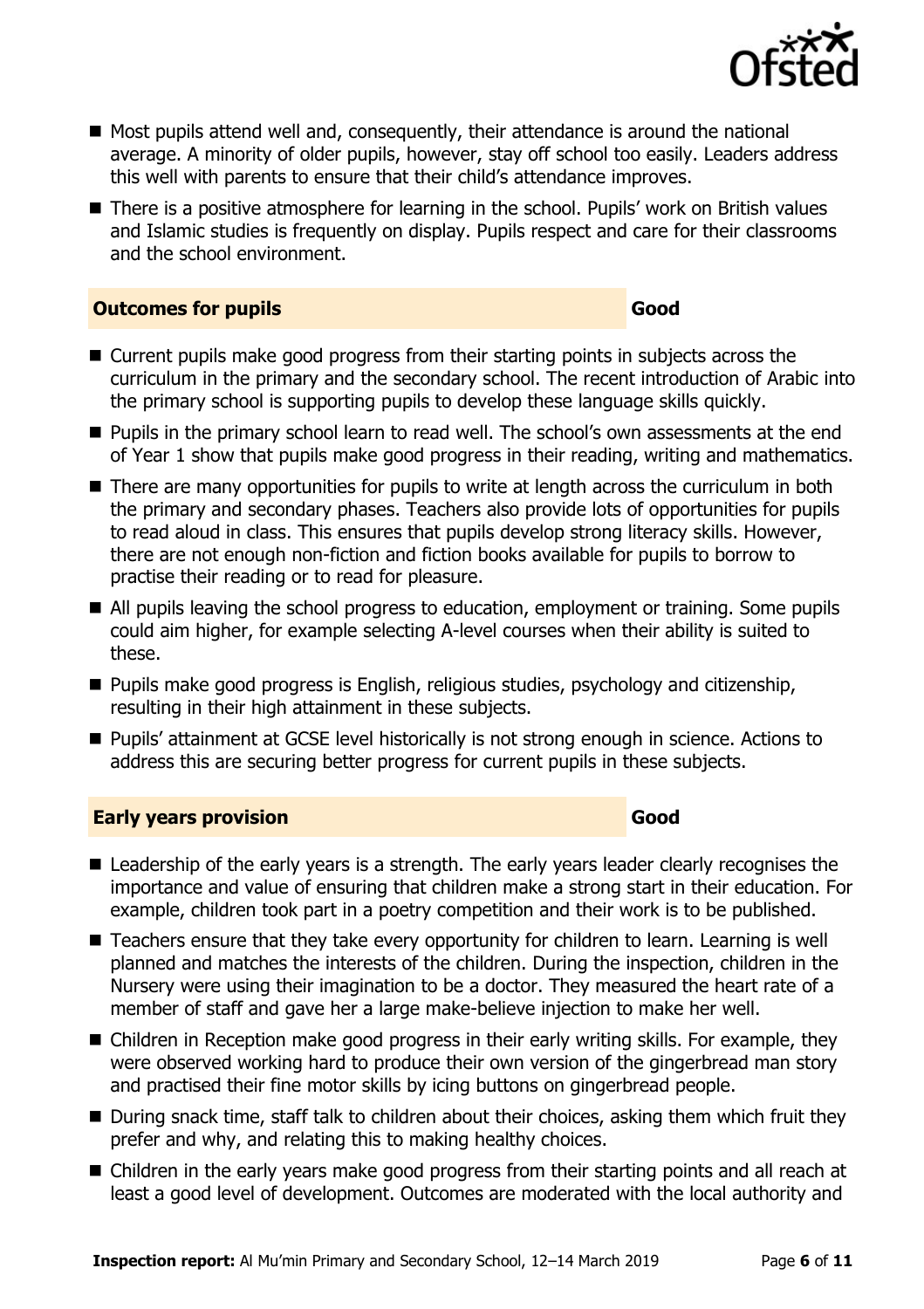

leaders are confident in the accuracy of their assessments.

- Children in the early years behave well. They are ready and excited to learn. They skip into school enthusiastically to begin their day, separating readily from their parents.
- Children are ready for Year 1 at the end of their time in the early years. Children experience some more formal learning in literacy and numeracy in Reception. This helps them to prepare for the next stage of their education.
- Partnerships between parents and staff are a strength. Parents confirmed to inspectors that their children had gained in confidence since joining the school. Parents say that they appreciate the school's kind and caring approach and the Islamic ethos of the school.
- Children's welfare and safety are a primary concern to all staff. All of the early years welfare requirements are met and safeguarding policies and procedures follow the same effective practice seen in the rest of the school.
- Children enjoy working indoors and outdoors. Leaders are aware that the outdoor provision requires further development so that the quality matches that of the indoor provision. For example, there are few opportunities for early literacy and numeracy activities in the outdoor area.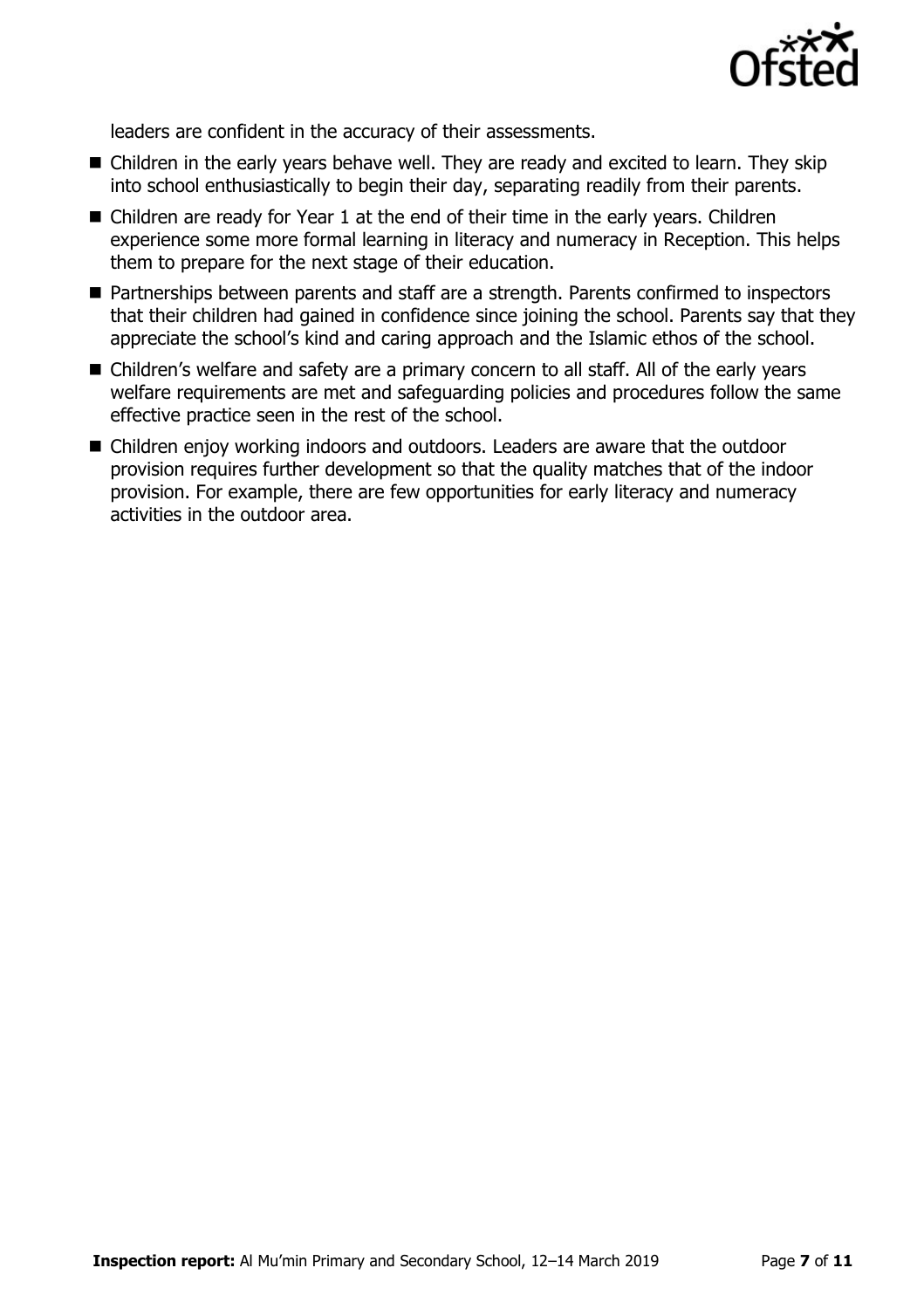

# **School details**

| Unique reference number  | 134429   |
|--------------------------|----------|
| DfE registration number  | 380/6117 |
| <b>Inspection number</b> | 10061265 |

This inspection was carried out under section 109(1) and (2) of the Education and Skills Act 2008, the purpose of which is to advise the Secretary of State for Education about the school's suitability for continued registration as an independent school.

| Type of school                      | Other independent school    |
|-------------------------------------|-----------------------------|
| School category                     | Independent school          |
| Age range of pupils                 | 3 to 16                     |
| Gender of pupils                    | Mixed                       |
| Number of pupils on the school roll | 185                         |
| Number of part-time pupils          | 0                           |
| Proprietor                          | Saiful Islam                |
| <b>Headteacher</b>                  | Munir Azam                  |
| Annual fees (day pupils)            | £1,650 to £2,000            |
| Telephone number                    | 01274 488593                |
| Website                             | www.almumin.bradford.sch.uk |
| <b>Email address</b>                | pri@almumin.bradford.sch.uk |
| Date of previous inspection         | 17-19 January 2017          |

### **Information about this school**

- Al Mu'min is an independent day Muslim faith school, registered for up to 475 pupils aged from three to 16 years. All pupils are Muslim.
- Al Mu'min Primary and Secondary School opened in August 2003 as a primary school, with the secondary school opening in September 2012. The school is located in the Manningham area of Bradford.
- There are currently no pupils on roll who have an education, health and care plan.
- The school does not use any alternative education provision.
- The previous standard inspection took place in January 2017. An action plan was evaluated by Ofsted and approved by the Department for Education in May 2018.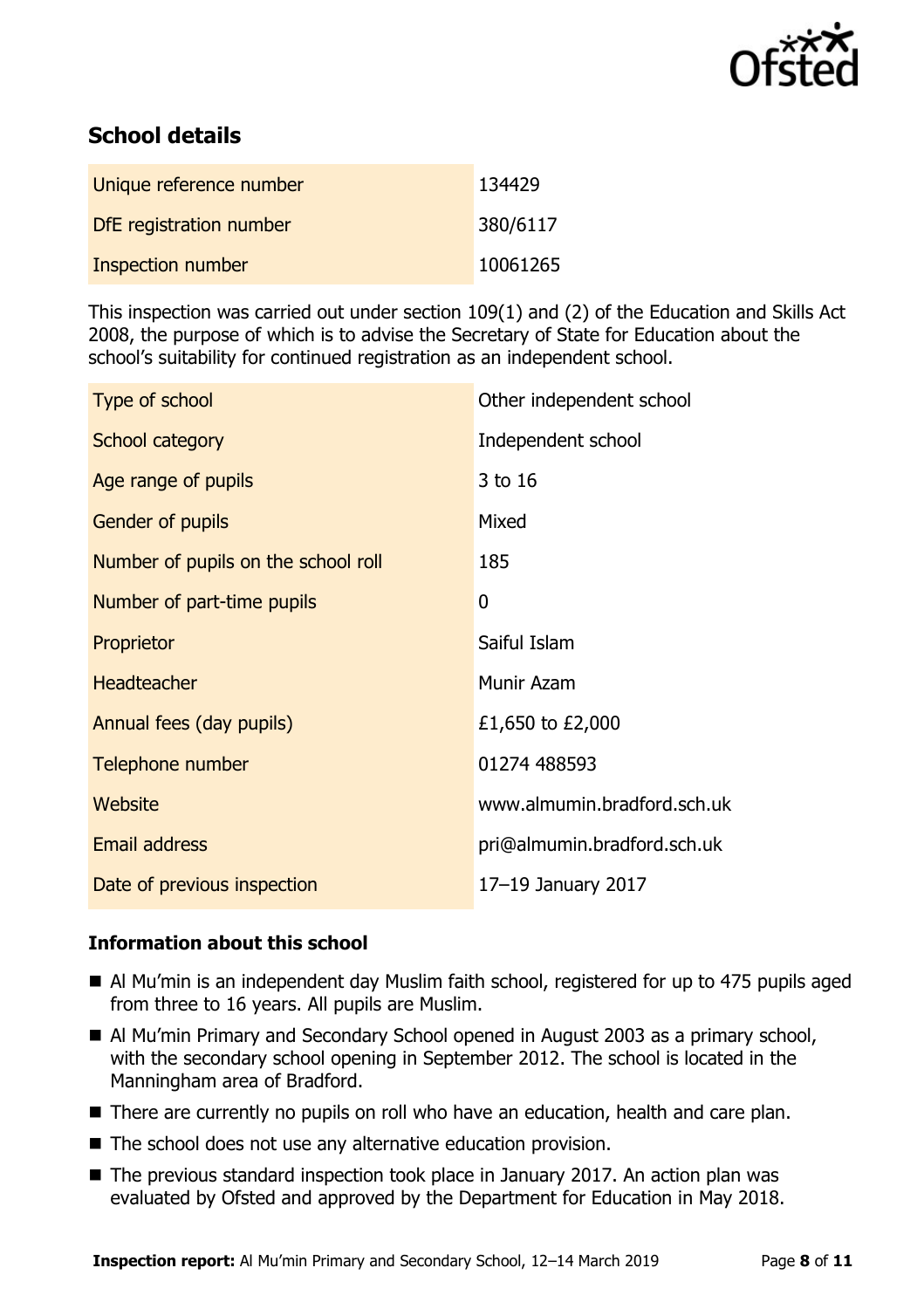

# **Information about this inspection**

- Inspectors observed pupils' learning in all phases of the school, sometimes accompanied by school leaders.
- Meetings were held with the proprietor, the headteacher, senior leaders, school staff and pupils. An inspector spoke with parents. Responses to Ofsted's online questionnaires for parents, including 16 free-text responses, pupils and staff were considered.
- **Policies and documents associated with the independent school standards were** evaluated.
- The building was toured inside and out to check compliance with the independent school standards.

### **Inspection team**

Debbie Redshaw, lead inspector **Her Majesty's Inspector** 

Marian Thomas **Her Majesty's Inspector**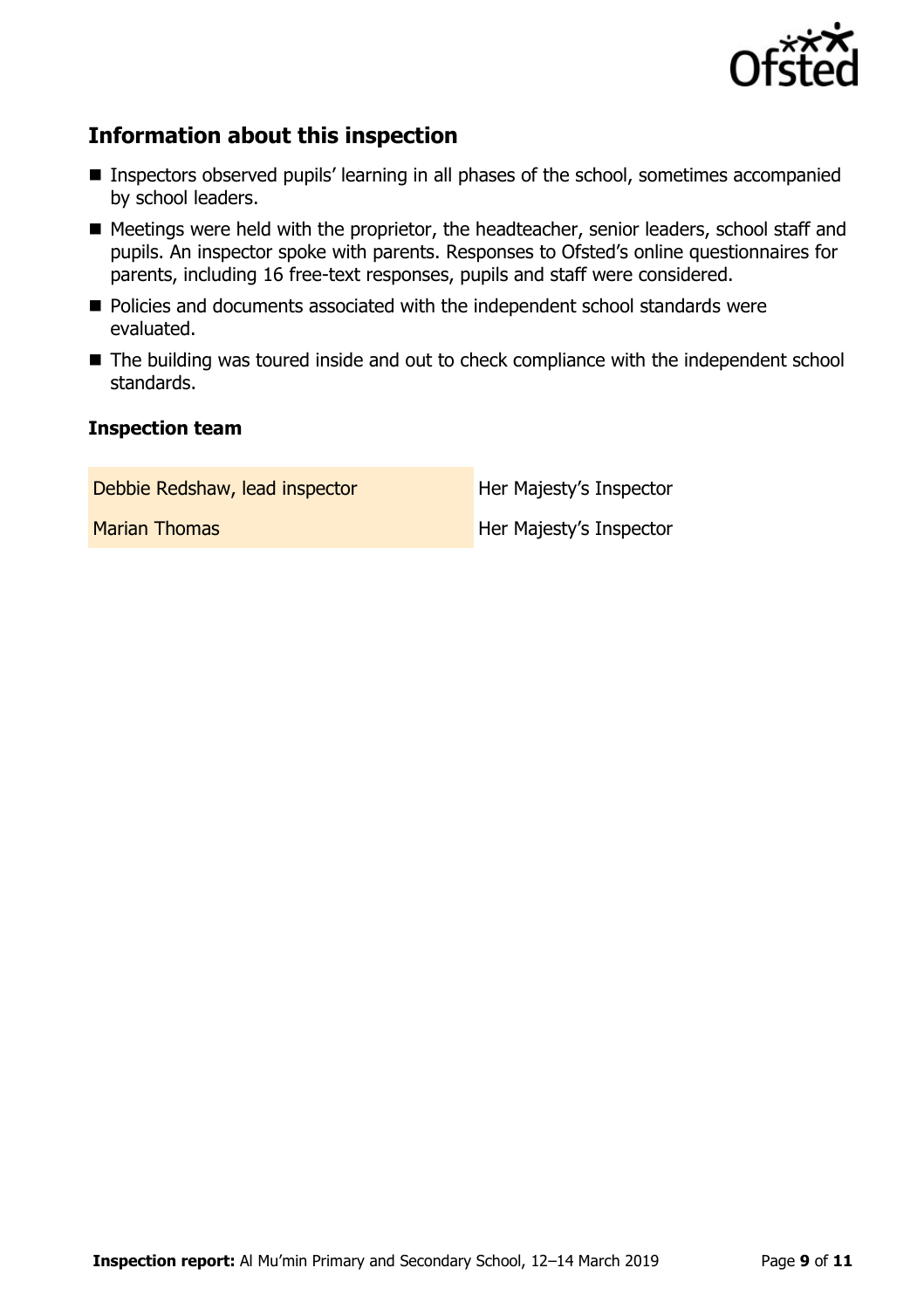

# **Annex. Compliance with regulatory requirements**

### **The school must meet the following independent school standards**

#### **Part 8. Quality of leadership in and management of schools**

- $\blacksquare$  34(1) The standard about the quality of leadership and management is met if the proprietor ensures that persons with leadership and management responsibilities at the school-
	- 34(1)(b) fulfil their responsibilities effectively so that the independent school standards are met consistently.